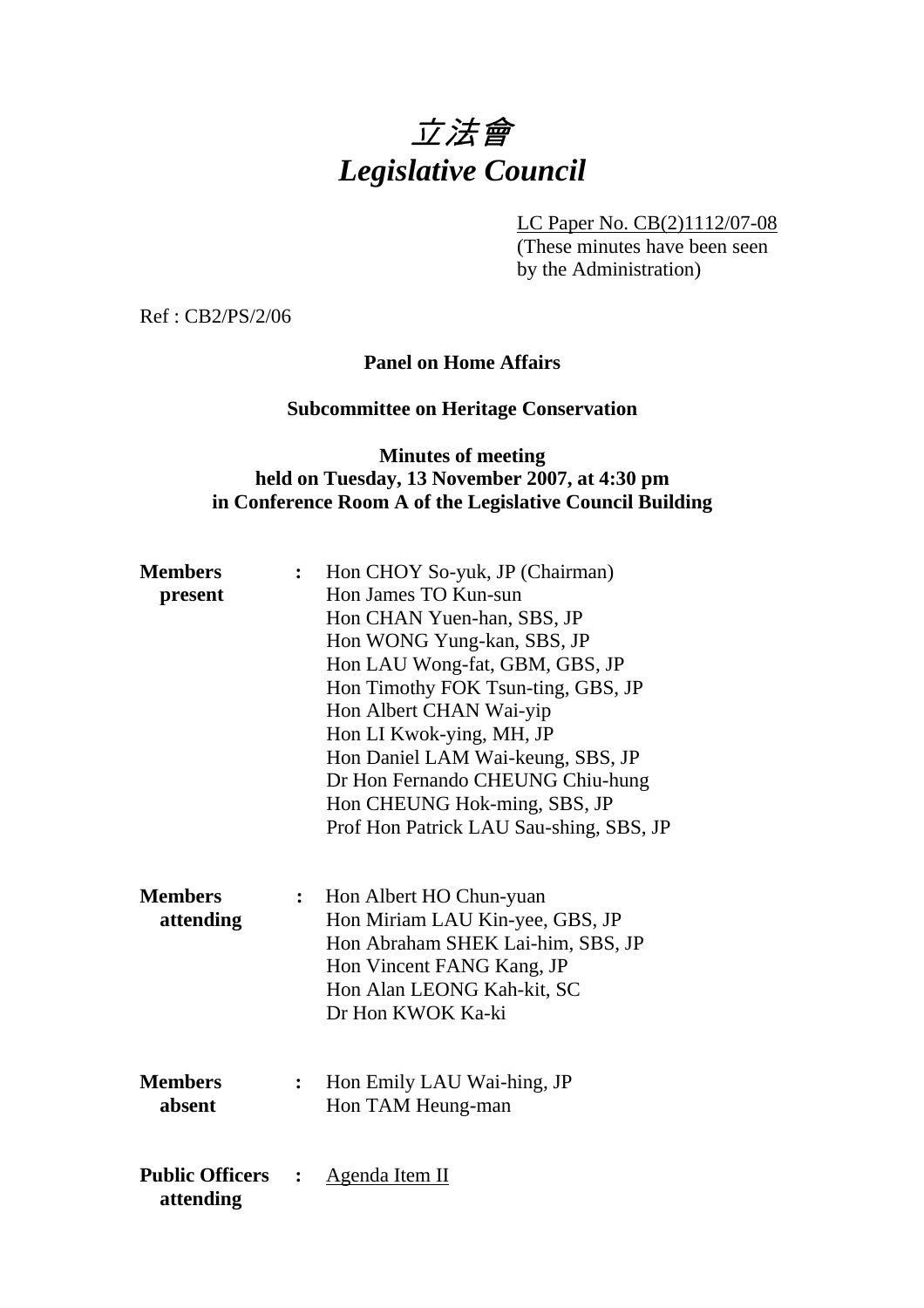#### Development Bureau

Mrs Carrie LAM, JP Secretary for Development

Ms Olivia NIP Deputy Secretary for Development (Planning and Lands)2

Food and Health Bureau Mr Francis HO Principal Assistant Secretary (Food) 2

Food and Environmental Hygiene Department

Mr LO Fu-wai Assistant Director (Operations) 1

Transport Department Mr LAU Ka-keung Deputy Commissioner/Planning and Technical Services

Mr CHENG Hung-leung Chief Engineer/Traffic Engineering (Hong Kong)

Urban Renewal Authority Ms Iris TAM Executive Director (Planning and Development)

Mr Eric POON General Manager, Standards and Contract Management

Agenda Item III

#### Development Bureau

Mrs Carrie LAM, JP Secretary for Development

Miss Janet WONG Deputy Secretary (Works)1

The Hong Kong Jockey Club

Mr William Y YIU Executive Director of Charities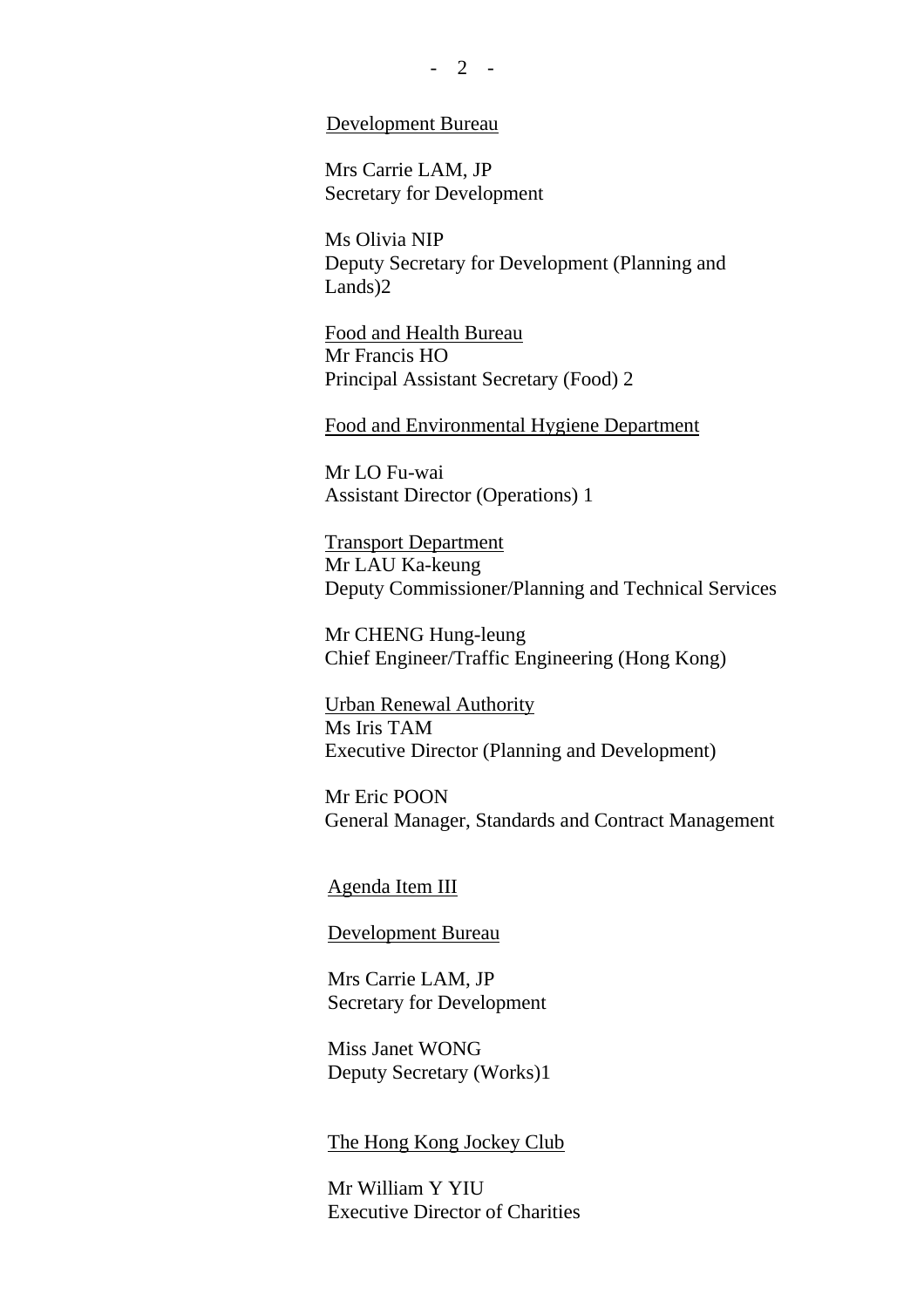| <b>Clerk</b> in<br>attendance | Ms Joanne MAK<br>Senior Council Secretary (2)2    |
|-------------------------------|---------------------------------------------------|
| <b>Staff</b> in<br>attendance | <b>Miss Vivien POON</b><br>Council Secretary (2)3 |
|                               | Ms Anna CHEUNG<br>Legislative Assistant (2)2      |

#### Action

#### **I. Election of Chairman and Deputy Chairman (if required)**

Miss CHOY So-yuk was elected Chairman of the Subcommittee for the 2007-2008 session.

2. The Chairman sought members' views on whether election of a Deputy Chairman was necessary. Members agreed that there was no need to elect a Deputy Chairman for the Subcommittee.

**II. Further discussion on the preservation of the open-air bazaar at Tai Yuen Street and Cross Street**  [LC Paper No. CB(2)290/07-08(01)]

3. The Subcommittee deliberated (index of proceedings attached at **Annex**).

4. The Secretary for Development (SDEV) briefed members on the Administration's proposal for the preservation of the entire open-air bazaar at Tai Yuen Street and Cross Street [LC Paper No. CB(2)290/07-08(01)]. She informed members that, after the assumption of duty of the new-term Wan Chai District Council (WCDC) in January 2008, the Administration would seek DC's endorsement of the proposal. Once endorsed by WCDC, the Administration, together with the Urban Renewal Authority (URA) and the stakeholders, would work on the beautification of the bazaar. Members requested the Administration to consult the hawkers concerned and local residents as soon as possible and take into account their views in working out options for beautifying the bazaar. They also requested the Administration to implement measures to improve support facilities (e.g. electricity supply) for the hawkers to facilitate their stall operation.

5. Some members took the view that the sustainable development of open-air bazaars hinged on the Administration's policy on hawker licensing which, however, had imposed various stringent requirements and did not allow the transfer and succession of existing licences. They considered that the policy should be reviewed to tie in with the objective of facilitating bazaar economic activities. The Administration informed members that the Food and Health

- 3 -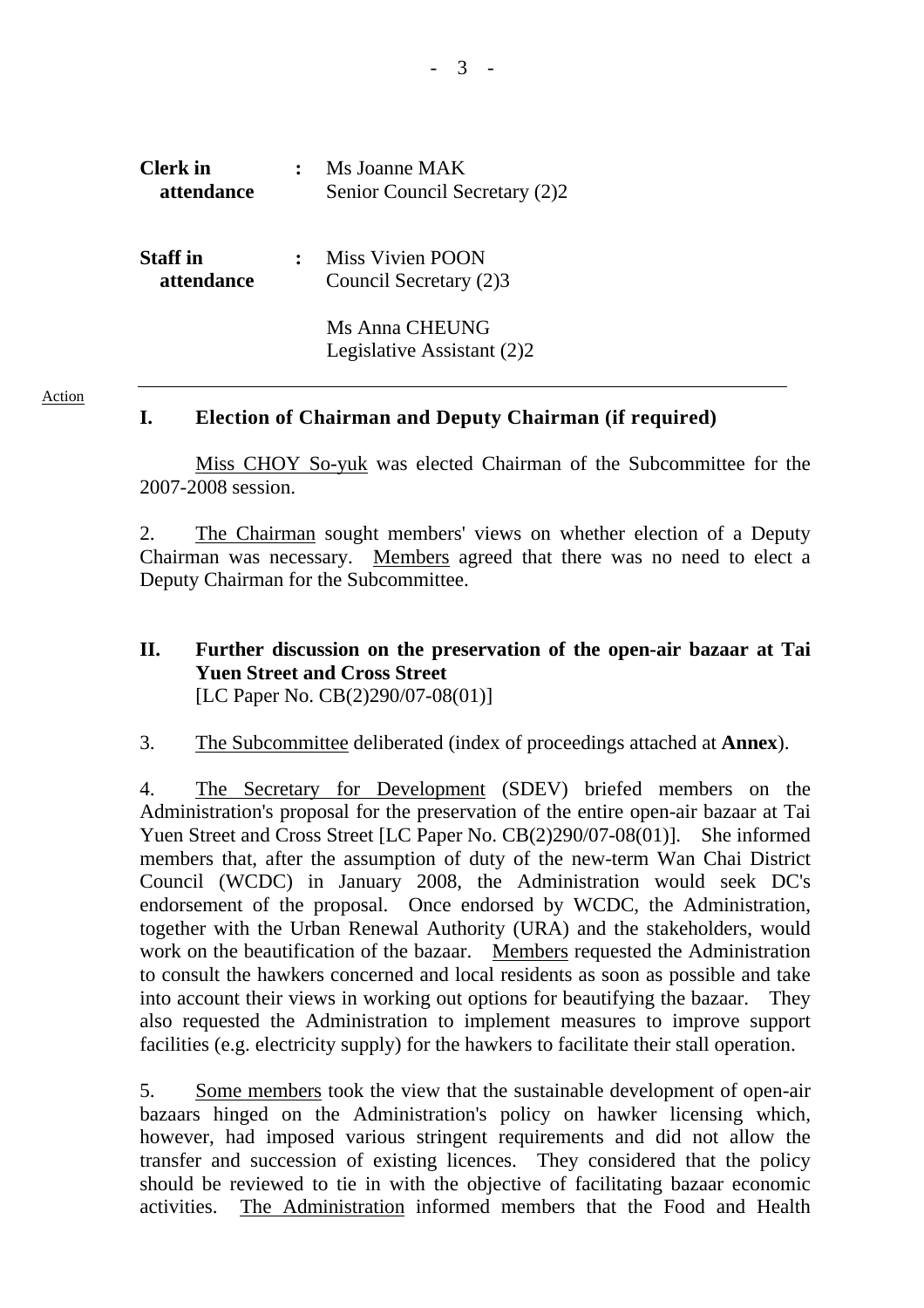Bureau was conducting a review on hawker licensing policy which was expected to be completed by mid-2008. Hawkers associations and various stakeholders would be fully consulted in the course of review.

Another heritage conservation project in Wan Chai - Wan Chai Market

6. SDEV took the opportunity to brief members that, to follow up on the motion passed by the Subcommittee on 11 July 2007 urging the Administration to conserve the Wan Chai Market, the Administration and URA were exploring various options. She undertook to report to the Subcommittee once any significant progress was made in the negotiation with the developer concerned.

## **III. Proposal of Hong Kong Jockey Club for developing the Central Police Station Compound**

[LC Paper Nos. CB(2)290/07-08(02) and CB(2)350/07-08(01)]

7. SDEV briefed members on the paper entitled "Adaptive Re-use of the Central Police Station (CPS) Compound: The Hong Kong Jockey Club's (HKJC's) Proposal" [LC Paper No. CB(2)290/07-08(02)]. She informed members that HKJC would continue with the six-month public engagement exercise until April 2008 to invite views from various stakeholders and the public for the CPS Compound project. HKJC would suitably adjust its design taking into account views collected, and the Administration would then take a final view on the proposal. With the aid of PowerPoint, the Executive Director of Charities of HKJC gave a presentation on HKJC's proposal.

8. The Chairman declared interests as a member of HKJC. Members discussed HKJC's proposal and expressed appreciation of the efforts made by HKJC. The Chairman and some members, however, expressed the following concerns -

- (a) a member considered that, instead of adopting a single, uncontested design, the Administration and HKJC should select a design through an open competition in order to gain public acceptance;
- (b) the proposed new iconic structure was too tall and whether there was a genuine need to provide a view tower. A member expressed concern about whether the tall iconic structure would pose the problem of neon pollution and whether public attention would focus entirely on the iconic structure rather than the historical value of the Compound;
- (c) the history of the CPS Compound should be featured under the development plan for the Compound;

#### Action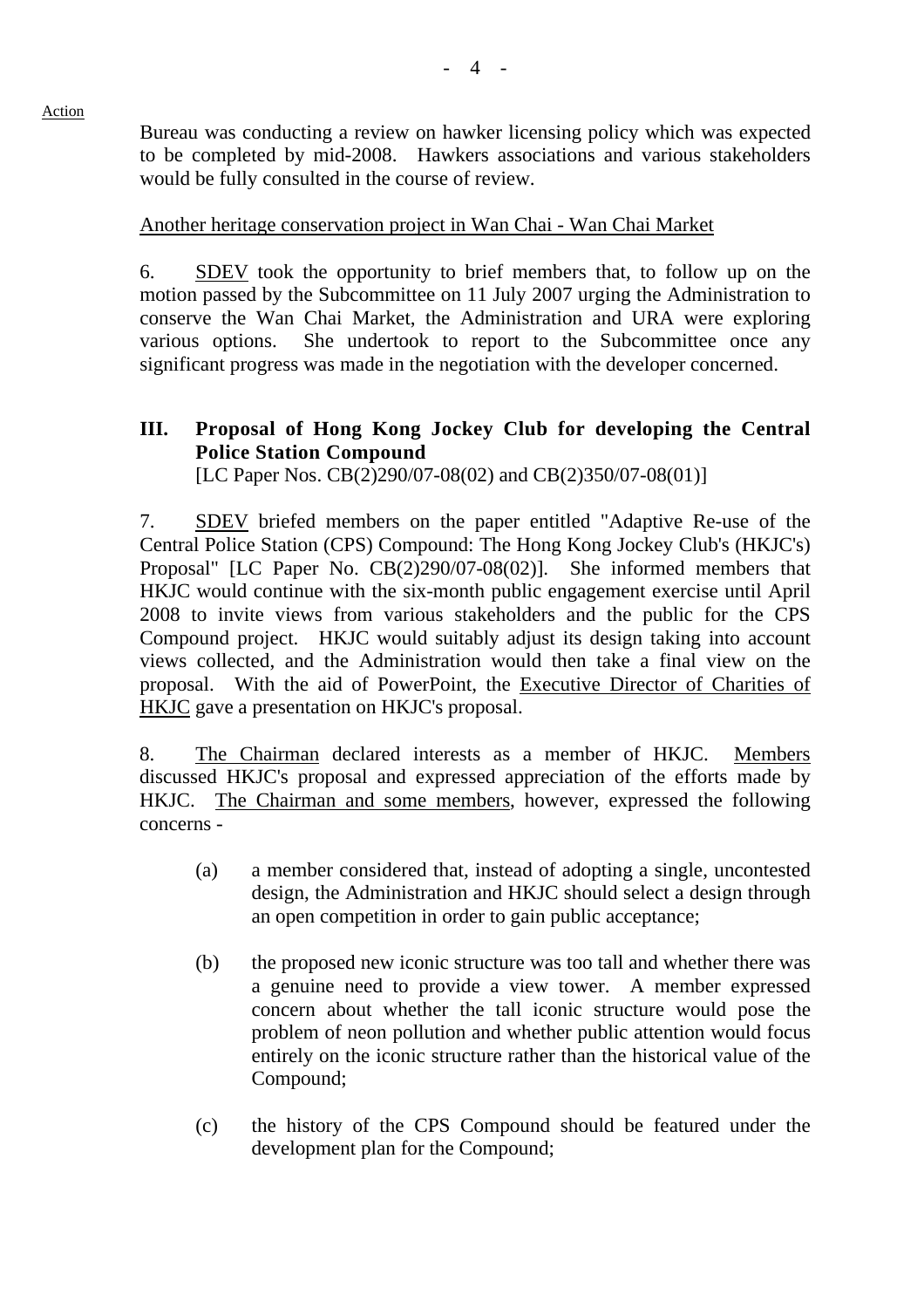Action

- (d) sufficient public facilities should be provided in the redeveloped CPS Compound for the enjoyment of the community, and uses of such facilities should be affordable by the general public;
- (e) the financial arrangements proposed for the project should seek to ensure the long-term viability of the developed CPS Compound;
- (f) facilities in the redeveloped Compound should be made available for staging Cantonese opera and xi qu as well as western cultural performances and such performances should be staged all-year-round; and
- (g) HKJC should consult widely on the proposal and the conceptual design and particular attention should be paid to local residents' views. Professional groups including local architects and artists should be actively involved in the public engagement exercise.

The Chairman concluded that members were generally supportive of the proposal but requested the Administration to take into consideration the views and suggestions raised by members in taking the project forward.

#### **IV. Any other business**  [LC Paper No. CB(2)327/07-08(01)]

#### Projects for follow-up by the Subcommittee

9. Members agreed to discuss the Former Central School Site earlier proposed by Professor Patrick LAU at the next meeting tentatively scheduled for 6 December 2007 at 4:30 pm.

- 10. Mr Albert CHAN suggested the following for members' consideration
	- (a) preservation of the district characteristics in Sai Yee Street (URA's Project K28);
	- (b) preservation of Cheung Po Tsai Cave, Cheung Chau;
	- (c) preservation of Silver Mine Cave, Mui Wo;
	- (d) construction of a "Hakka Village" in the New Territories (Mr CHAN advised that this had been proposed by Mr LAU Wong-fat at other committee meetings before); and
	- (e) preservation of newspaper stalls in the street to save them from fading out.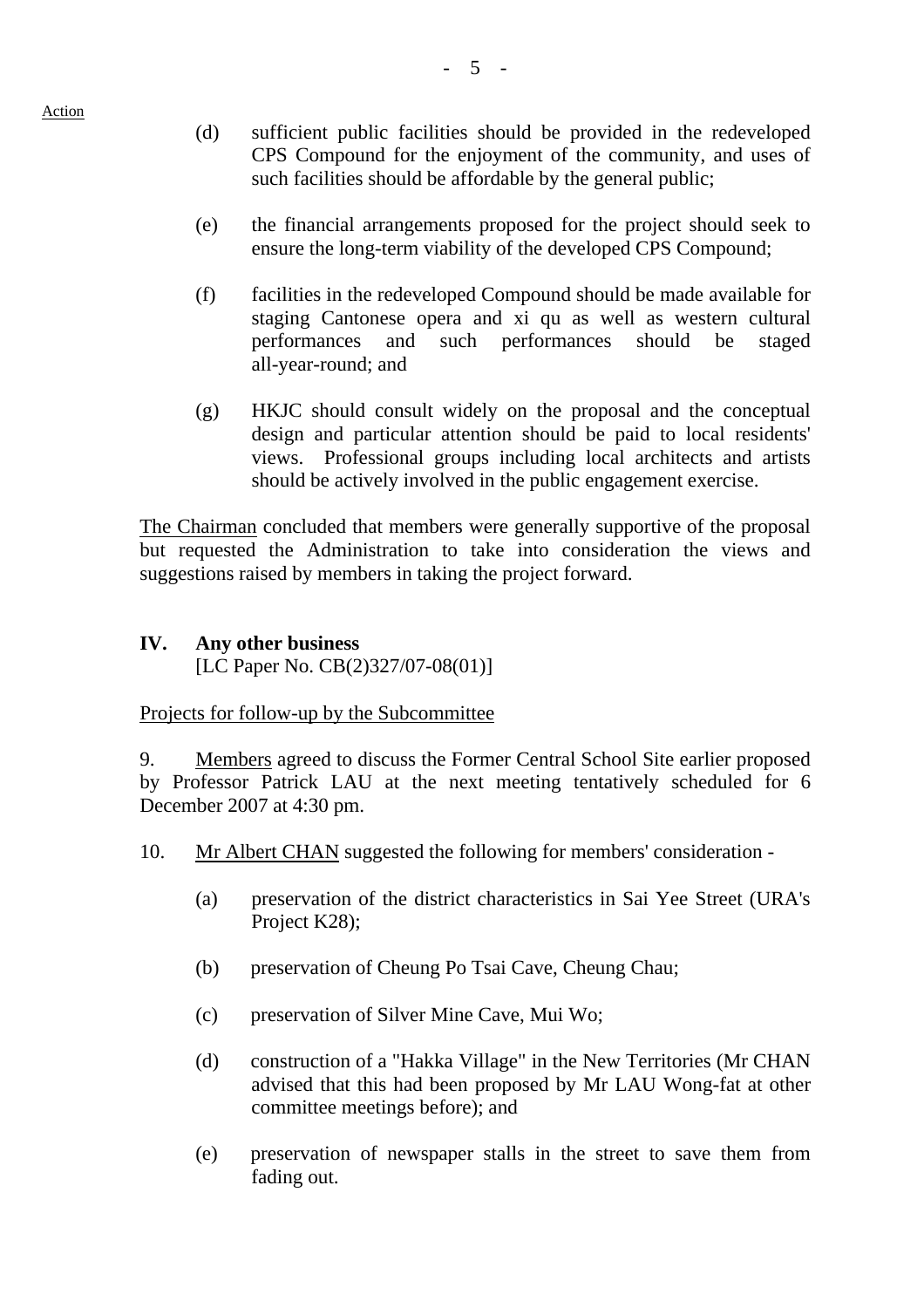Mr CHAN suggested that there was urgency for the Subcommittee to discuss URA's Project K28 Sai Yee Street.

11. As Project K28 would be covered in the discussion on URA's acquisition policy by the Panel on Development at its next meeting, the Chairman said that she would liaise with the Panel Chairman on the appropriate arrangements to be made to facilitate discussion on the project.

(*Post-meeting note*: with the concurrence of the respective Chairmen of the Panel on Development and the Subcommittee, members were subsequently invited to attend the meeting of the Panel on 27 November 2007 to join the discussion on the item "Property acquisition policy of URA and related issues".)

12. There being no other business, the meeting ended at 6:50 pm.

Council Business Division 2 Legislative Council Secretariat 21 February 2008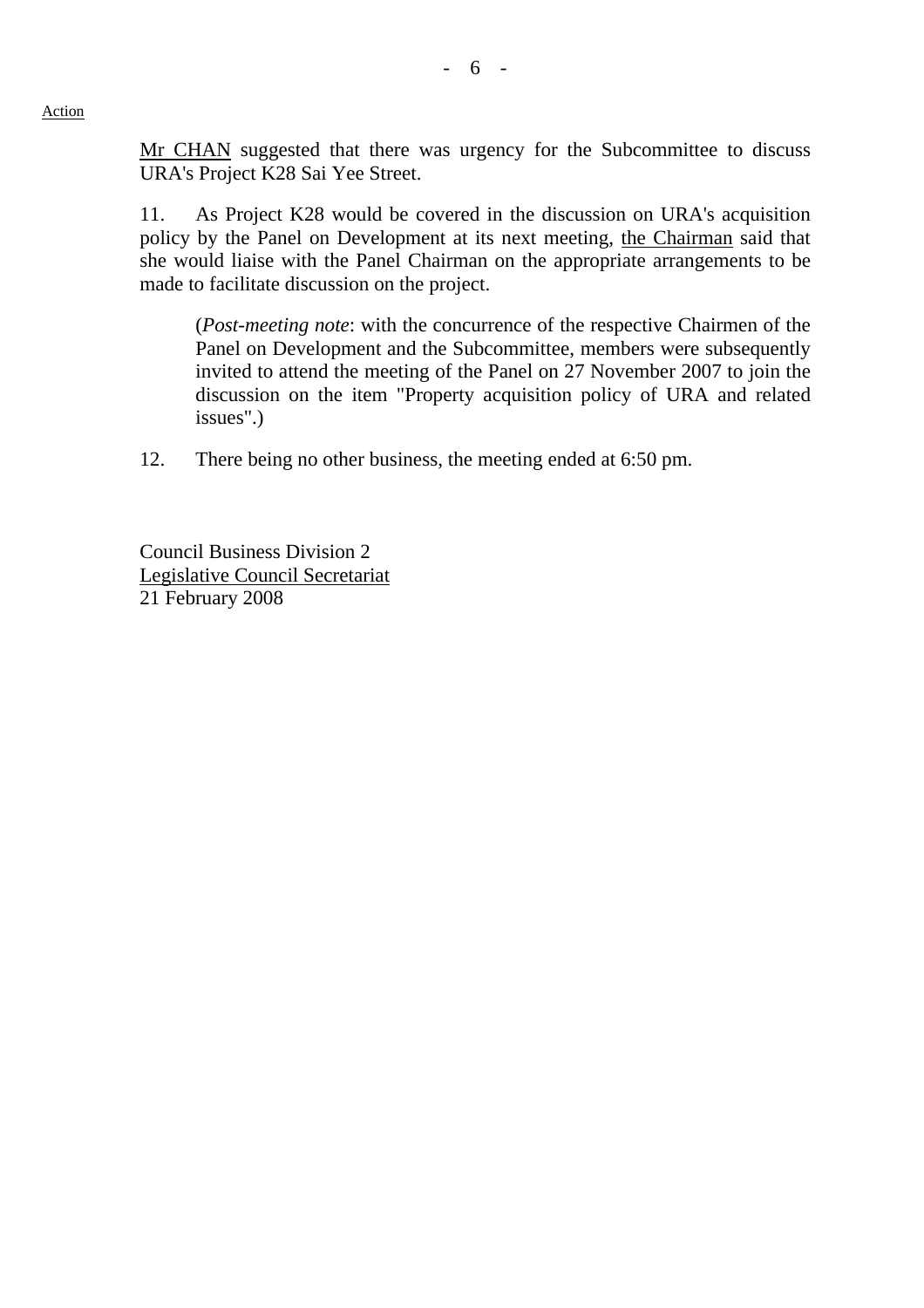## **Proceedings of the meeting of the Subcommittee on Heritage Conservation on Tuesday, 13 November 2007, at 4:30 pm in Conference Room A of the Legislative Council Building**

| Time marker       | <b>Speaker</b>                                                      | Subject                                                                                                                                                                                                                                                                                                                                                                                    | <b>Action required</b> |
|-------------------|---------------------------------------------------------------------|--------------------------------------------------------------------------------------------------------------------------------------------------------------------------------------------------------------------------------------------------------------------------------------------------------------------------------------------------------------------------------------------|------------------------|
| $000000 - 000441$ | Chairman<br>Mr Albert CHAN<br>Miss CHAN Yuen-han<br>Mr LI Kwok-ying | Election of Chairman and Deputy<br>Chairman (if required)<br><b>Election of Chairman</b>                                                                                                                                                                                                                                                                                                   |                        |
| 000442 - 000923   | Chairman<br>Mr Albert CHAN<br>Miss CHAN Yuen-han                    | for<br>follow-up<br>Projects<br>by<br>the<br>Subcommittee<br>Mr Albert CHAN's suggested items for<br>discussion at future meetings.                                                                                                                                                                                                                                                        |                        |
| 000924 - 001825   | Chairman<br>Admin                                                   | Further discussion on the preservation<br>of the open-air bazaar at Tai Yuen<br><b>Street and Cross Street</b><br>Briefing by the Secretary for Development<br>(SDEV) on the Administration's paper [LC<br>Paper No. CB(2)290/07-08(01)].<br>Briefing by the Administration on the new<br>traffic<br>management<br>for<br>measures<br>implementation at Tai Yuen<br><b>Street</b>          |                        |
| 001826 - 002407   | Ms Miriam LAU<br>Admin<br>Chairman                                  | (South).<br>Ms Miriam LAU's enquiry of<br>the<br>Administration's plan of consultation with<br>stakeholders<br>including<br>the<br>affected<br>hawkers on the necessary improvement<br>work for enhancing the support facilities<br>and environment of the bazaar.<br>SDEV's<br>after<br>response<br>that,<br>the<br>assumption of duty of the new-term Wan                                |                        |
|                   |                                                                     | Chai District Council (WCDC) in January<br>2008, the Administration would seek<br>WCDC's endorsement of the current<br>proposal and consult it on the<br>improvement work plan.<br>Ms<br>Miriam<br>LAU's<br>view<br>that<br>the<br>Administration<br>should<br>commence<br>preparation work as early as possible to<br>facilitate working out feasible options for<br>endorsement by WCDC. |                        |
| 002408 - 003000   | Mr Vincent FANG<br>Admin<br>Chairman                                | Mr Vincent FANG's questions on -<br>whether longer-term licenses could be<br>$\blacksquare$<br>granted to affected hawkers so that<br>they would not need to renew licenses<br>on a monthly basis;                                                                                                                                                                                         |                        |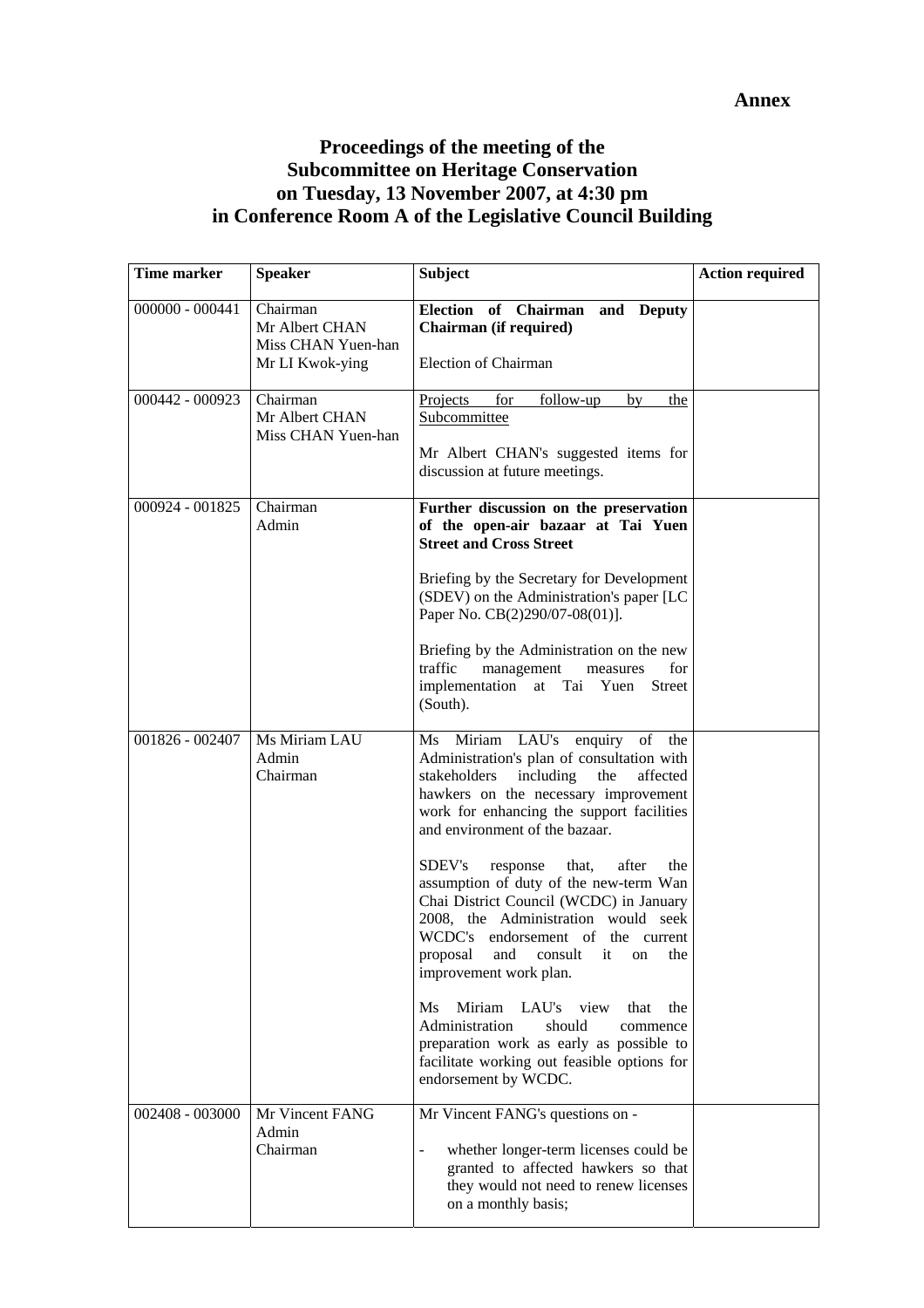| <b>Time marker</b> | <b>Speaker</b>                          | <b>Subject</b>                                                                                                                                                                                                                                                                                                                                                                                                                                                                                                                                                                                                                                                                                                                                                                                                           | <b>Action required</b> |
|--------------------|-----------------------------------------|--------------------------------------------------------------------------------------------------------------------------------------------------------------------------------------------------------------------------------------------------------------------------------------------------------------------------------------------------------------------------------------------------------------------------------------------------------------------------------------------------------------------------------------------------------------------------------------------------------------------------------------------------------------------------------------------------------------------------------------------------------------------------------------------------------------------------|------------------------|
|                    |                                         | the number of pitches in the bazaar<br>÷,<br>required to be moved; and<br>measures to promote various open<br>$\sim$<br>bazaars in Hong Kong to visitors.<br>The Administration's response that, upon<br>endorsement of the proposal by WCDC,<br>the licensing authority would resume<br>issuance of hawker licenses on an annual<br>basis to the hawkers.<br>The Administration's confirmation that<br>only two pitches at Tai Yuen Street<br>(South) would need to be moved to make<br>way for the new traffic arrangements. The<br>Hong Kong Tourism Board would<br>continue to publicise open-air bazaars in<br>Hong Kong.                                                                                                                                                                                           |                        |
| 003001 - 003634    | Mr Albert CHAN<br>Admin<br>Chairman     | Mr Albert CHAN's concern about the<br>compatibility of the bazaar and the<br>surrounding environment which might<br>undergo changes under the redevelopment<br>plan for Wan Chai district.<br>Mr Albert CHAN's concern about the<br>various stringent requirements under<br>existing policies for hawker licensing<br>which, in his view, would not be<br>conducive to the objective of fostering the<br>long-term sustainable development of<br>bazaars.<br>SDEV's response that the Development<br>Bureau and URA would adopt a district-<br>based approach, instead of a piecemeal<br>approach, for the preservation<br>and<br>revitalisation of the old Wan Chai area<br>with<br>a view<br>to preserving<br>local<br>characteristics.<br>Briefing on the review on hawker<br>licensing policy (the Review) which was |                        |
| 003635 - 004506    | Dr Fernando CHEUNG<br>Admin<br>Chairman | expected to be completed by mid-2008.<br>Dr Fernando CHEUNG's suggestion that,<br>in taking forward the beautification of the<br>bazaar, the Administration should put in<br>place standing arrangements (e.g. setting<br>up a working group comprising hawker<br>representatives) to channel hawkers' views<br>to the Administration.<br>SDEV's response that the Administration<br>would actively listen to the views and<br>suggestions of the hawkers and residents<br>and would welcome any suggestions put<br>forward by WCDC on the mode of public<br>consultation exercise.                                                                                                                                                                                                                                      |                        |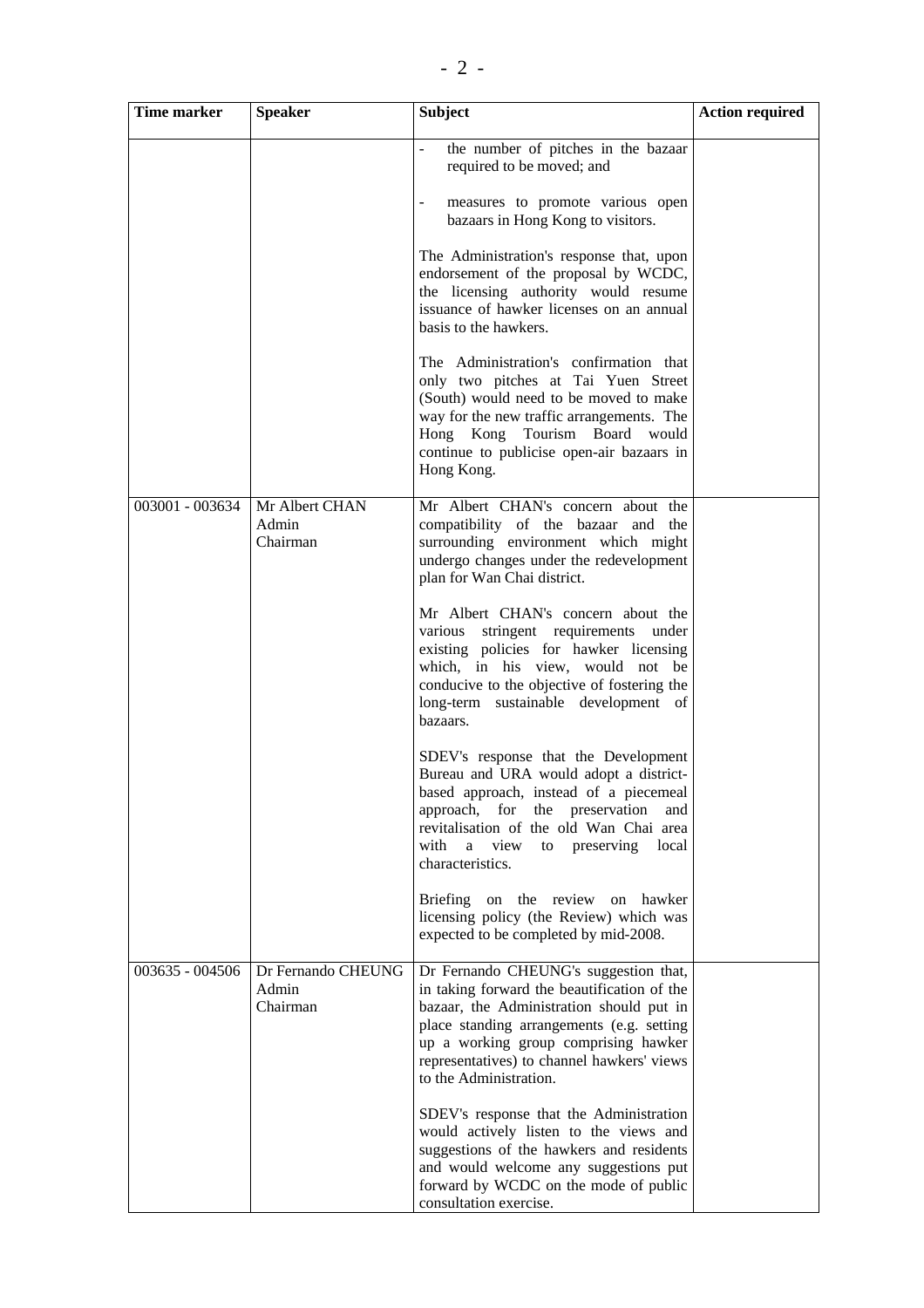| Time marker     | <b>Speaker</b>                                              | Subject                                                                                                                                                                                                                                                                                                                                                                                                                                                                                                                                                                                                                                                                          | <b>Action required</b> |
|-----------------|-------------------------------------------------------------|----------------------------------------------------------------------------------------------------------------------------------------------------------------------------------------------------------------------------------------------------------------------------------------------------------------------------------------------------------------------------------------------------------------------------------------------------------------------------------------------------------------------------------------------------------------------------------------------------------------------------------------------------------------------------------|------------------------|
|                 |                                                             | Dr Fernando CHEUNG's enquiry of the<br>extent of public participation (including<br>hawkers) allowed in the Review.<br>The<br>Administration's response that it would<br>consult various hawker associations,<br>LegCo and DCs concerned in the course of<br>the Review. The Review would include<br>studying arrangements for the transfer and<br>succession of existing licences.                                                                                                                                                                                                                                                                                              |                        |
| 004507 - 005627 | Miss CHAN Yuen-han<br>Admin<br>Chairman                     | Miss CHAN Yuen-han's view that the<br>Administration should come up with a<br>policy to revitalise open-air bazaars for<br>preservation of their native characteristics<br>and for their economic value.<br>The<br>Chairman's<br>suggestion<br>that<br>the<br>Administration<br>should<br>also<br>explore<br>preservation of a dozen of other existing<br>open-air bazaars in Hong Kong.<br>SDEV's response that the Administration's<br>consideration of the suggestions should be<br>subject to the outcome of the Review.                                                                                                                                                     |                        |
| 005628 - 011940 | Chairman<br>Admin<br>Representative of HKJC                 | Proposal of Hong Kong Jockey Club<br>for developing the Central Police<br><b>Station (CPS) Compound</b>                                                                                                                                                                                                                                                                                                                                                                                                                                                                                                                                                                          |                        |
|                 |                                                             | Briefing by SDEV on the Administration's<br>paper [LC Paper No. CB(2)290/07-<br>$08(02)$ ].                                                                                                                                                                                                                                                                                                                                                                                                                                                                                                                                                                                      |                        |
|                 |                                                             | SDEV's response to concerns raised in a<br>joint<br>submission<br>from<br>concern<br>groups/individuals [LC Paper No. CB(2)<br>$350/07-08(01)$ ] on the HKJC's proposal.<br>SDEV's explanation of the background to<br>the briefing referred to in the joint<br>The briefing, which was<br>submission.<br>organised by Central and Western District<br>Office (DO), had been arranged in<br>accordance with the usual practices<br>adopted by DOs. SDEV's re-affirmation<br>that the views expressed by attendees at<br>the briefing had been accurately reflected<br>in the paragraph 8 of the Administration's<br>paper.<br>PowerPoint presentation on the HKJC's<br>proposal. |                        |
| 011941 - 012640 | Mr Albert HO<br>Admin<br>Representative of HKJC<br>Chairman | Mr Albert HO's view that, instead of<br>adopting a single, uncontested design for<br>the project, the Administration and HKJC<br>should select a design through an open<br>competition.                                                                                                                                                                                                                                                                                                                                                                                                                                                                                          |                        |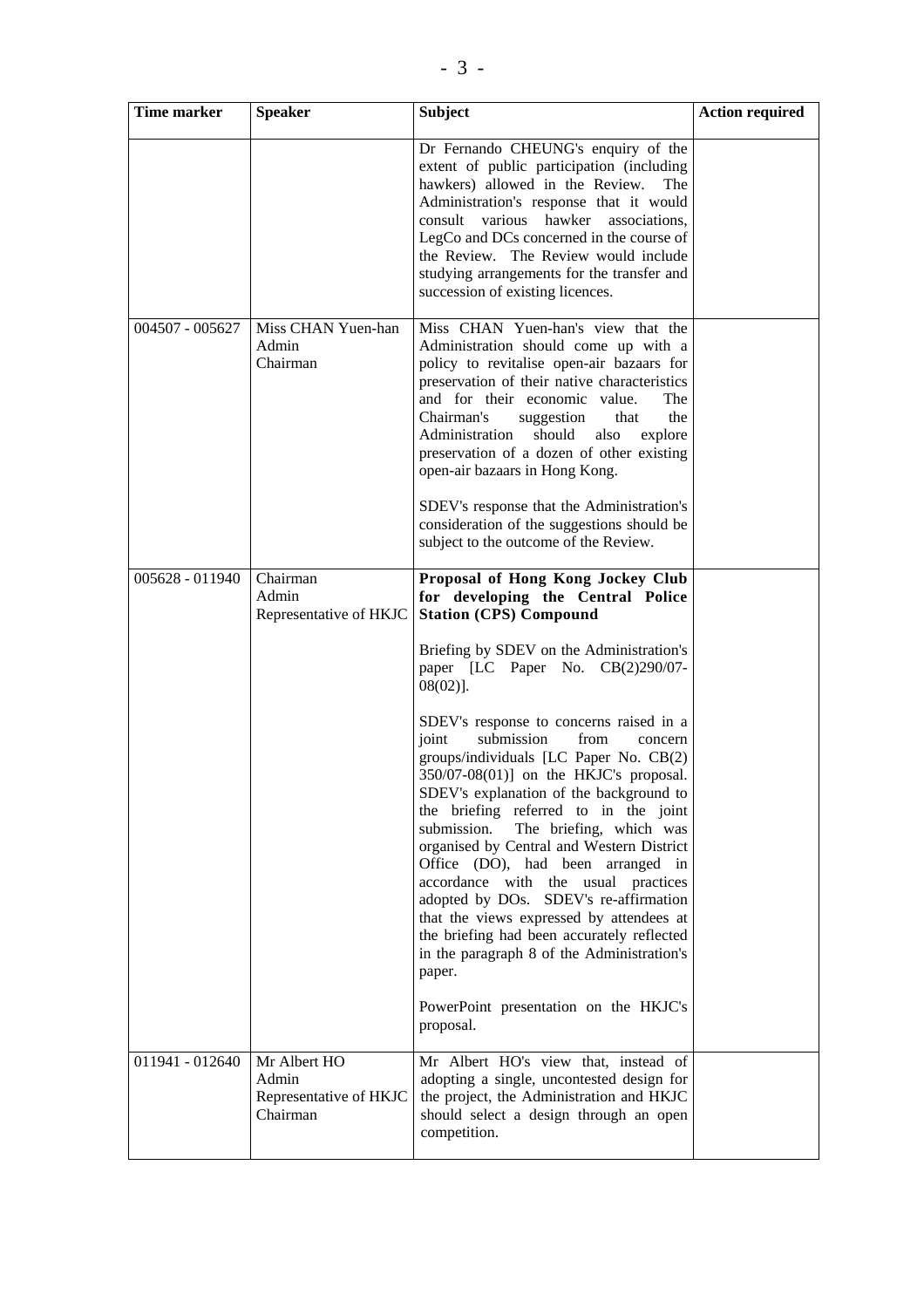| <b>Time marker</b> | <b>Speaker</b>                                                    | <b>Subject</b>                                                                                                                                                                                                                                                                                                                                                                                          | <b>Action required</b> |
|--------------------|-------------------------------------------------------------------|---------------------------------------------------------------------------------------------------------------------------------------------------------------------------------------------------------------------------------------------------------------------------------------------------------------------------------------------------------------------------------------------------------|------------------------|
|                    |                                                                   | of<br><b>SDEV</b><br>HKJC's<br>and<br>Emphases<br>representative that, as the current proposal<br>was only a conceptual design, HKJC was<br>ready to engage the public in the next six<br>months in developing a detailed design for<br>the project.                                                                                                                                                    |                        |
| 012641 - 013335    | Miss CHAN Yuen-han<br>Admin<br>Representative of HKJC<br>Chairman | Miss CHAN Yuen-han's expression of<br>concurrence with the idea that, in order to<br>revitalise the site, it would be important to<br>increase its accessibility and pedestrian<br>flow as well as its green space. She agreed<br>that the redeveloped CPS Compound<br>should integrate with the neighbouring<br>tourist attractions.                                                                   |                        |
|                    |                                                                   | Miss CHAN's concern about the height of<br>proposed new<br>structure.<br>the<br>Her<br>suggestion that HKJC should listen widely<br>to public views. SDEV's assurance that<br>the Administration would listen to public<br>views, particularly those given by local<br>residents, with regard to the design and the<br>operational mode of the redeveloped CPS<br>Compound.                             |                        |
| 013336 - 013859    | Mr Albert CHAN<br>Admin<br>Representative of HKJC<br>Chairman     | Mr Albert CHAN's concern that the<br>proposed<br>would<br>structure<br>new<br>unnecessarily increase the development<br>density of the area. His view that any<br>construction which unnecessarily occupied<br>public space should be avoided.                                                                                                                                                          |                        |
|                    |                                                                   | CHAN's<br><b>CPS</b><br>Mr<br>view<br>that<br>the<br>Compound's heritage value should be<br>respected in deciding on its future use.<br>His suggestion that part of the redeveloped<br>CPS Compound should be devoted for<br>community uses. Response of HKJC's<br>representative that the project would not<br>over-commercialised<br>be<br>under<br>the<br>currently proposed financial arrangements. |                        |
| 013900 - 014354    | Prof Patrick LAU<br>Representative of HKJC<br>Chairman            | Professor Patrick LAU's indication of his<br>support for the HKJC's proposal and his<br>comments on the conceptual design. His<br>view that HKJC should engage the public<br>extensively (including cultural and arts<br>groups and local architects) in the<br>upcoming engagement exercise.                                                                                                           |                        |
|                    |                                                                   | HKJC representative's response that a<br>number of public engagement events had<br>been scheduled, including the introduction<br>of the site's model at a public exhibition in<br>December 2007.                                                                                                                                                                                                        |                        |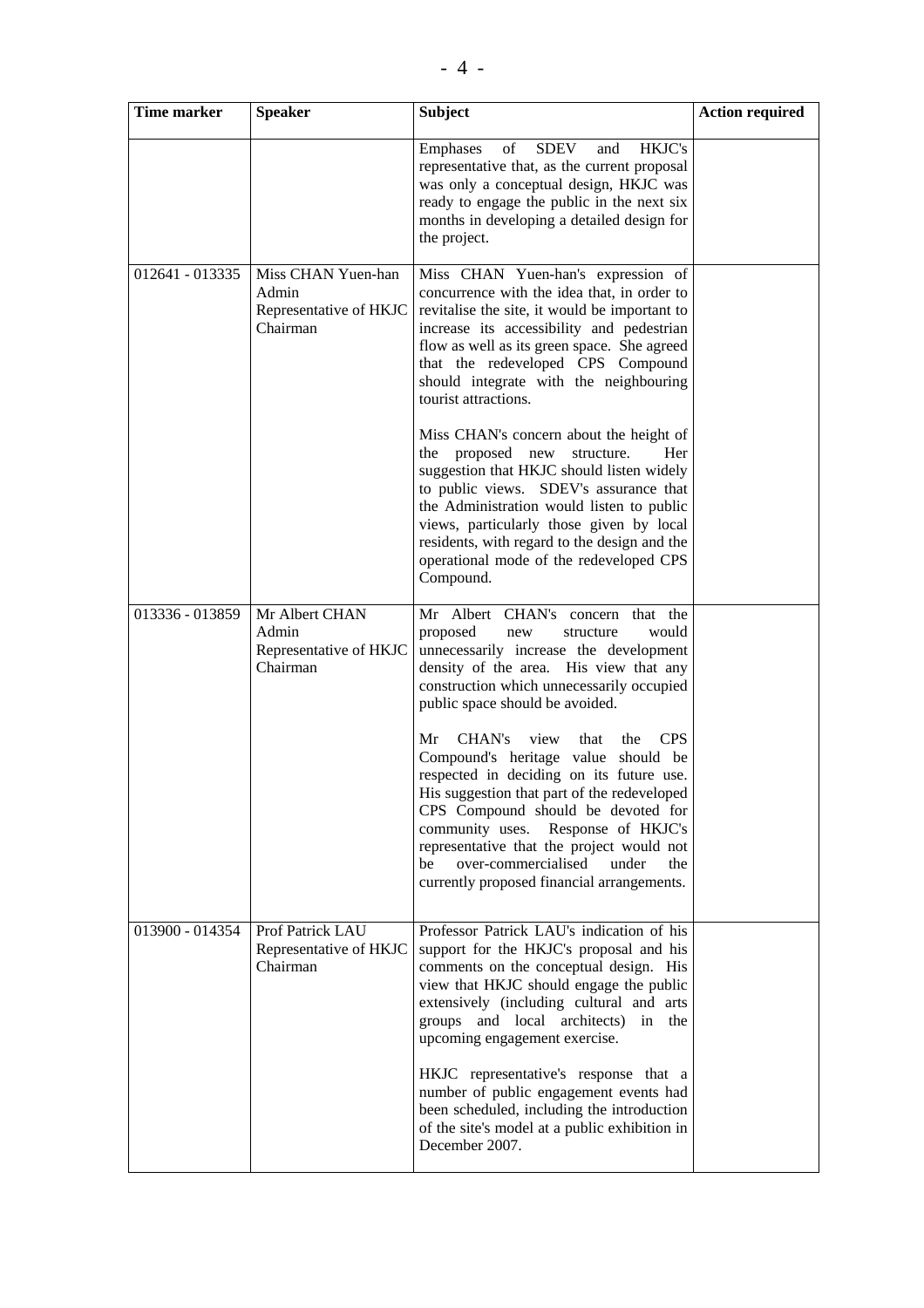| Time marker       | <b>Speaker</b>                                           | <b>Subject</b>                                                                                                                                                                                                                                                                                                                                                                                                                                                                                                                                                                                                                                                                                                                                                                                                                                                           | <b>Action required</b> |
|-------------------|----------------------------------------------------------|--------------------------------------------------------------------------------------------------------------------------------------------------------------------------------------------------------------------------------------------------------------------------------------------------------------------------------------------------------------------------------------------------------------------------------------------------------------------------------------------------------------------------------------------------------------------------------------------------------------------------------------------------------------------------------------------------------------------------------------------------------------------------------------------------------------------------------------------------------------------------|------------------------|
| 014355 - 015042   | Dr Fernando CHEUNG<br>Representative of HKJC<br>Chairman | Dr Fernando CHEUNG's question of<br>whether the history of the CPS Compound<br>would be featured under the current<br>proposal and whether the facilities in the<br>Compound would be devoted for featuring<br>programmes of "high culture" only. He<br>also expressed concern about the proposed<br>new structure as the surrounding area was<br>already "over-built".                                                                                                                                                                                                                                                                                                                                                                                                                                                                                                  |                        |
|                   |                                                          | The HKJC's response that the redeveloped<br>CPS Compound and its facilities were<br>intended for the use by the general public.<br>One-third of the Compound would be<br>designated<br>non-profit-making<br>for<br>activities, e.g. constructing a history<br>museum on the development of the rule of<br>law in Hong Kong.                                                                                                                                                                                                                                                                                                                                                                                                                                                                                                                                              |                        |
| $015043 - 015636$ | Dr KWOK Ka-ki<br>Representative of HKJC<br>Chairman      | Dr KWOK Ka-ki's expression of the<br>following concerns -<br>the proposed new structure, which<br>÷,<br>was reportedly 50-storey high, could<br>create neon pollution to nearby<br>residents and become an "eyesore" to<br>Moreover, public attention<br>them.<br>would focus on the proposed iconic<br>structure rather than the historical<br>values of the Compound; and<br>whether the poor and vulnerable<br>$\blacksquare$<br>groups could afford to use the<br>facilities in the redeveloped CPS<br>Compound.<br>HKJC representative's response that ample<br>space in the Compound would be used for<br>development of public facilities, e.g. the<br>aforementioned<br>museum,<br>for<br>the<br>enjoyment of the general public. The<br>proposed height of the structure would<br>allow the public to enjoy a "bird's eye<br>view" from a unique vantage point. |                        |
| 015637 - 020025   | Mr Timothy FOK<br>Admin<br>Chairman                      | Mr Timothy FOK's appreciation<br>of<br>HKJC's efforts in working out the proposal<br>and his view that the arts and cultural<br>facilities planned for the CPS Compound<br>would help alleviate the acute shortage of<br>such facilities in Hong Kong. Mr FOK's<br>enquiry and SDEV's reply that the project<br>was aimed to be completed by 2012.                                                                                                                                                                                                                                                                                                                                                                                                                                                                                                                       |                        |